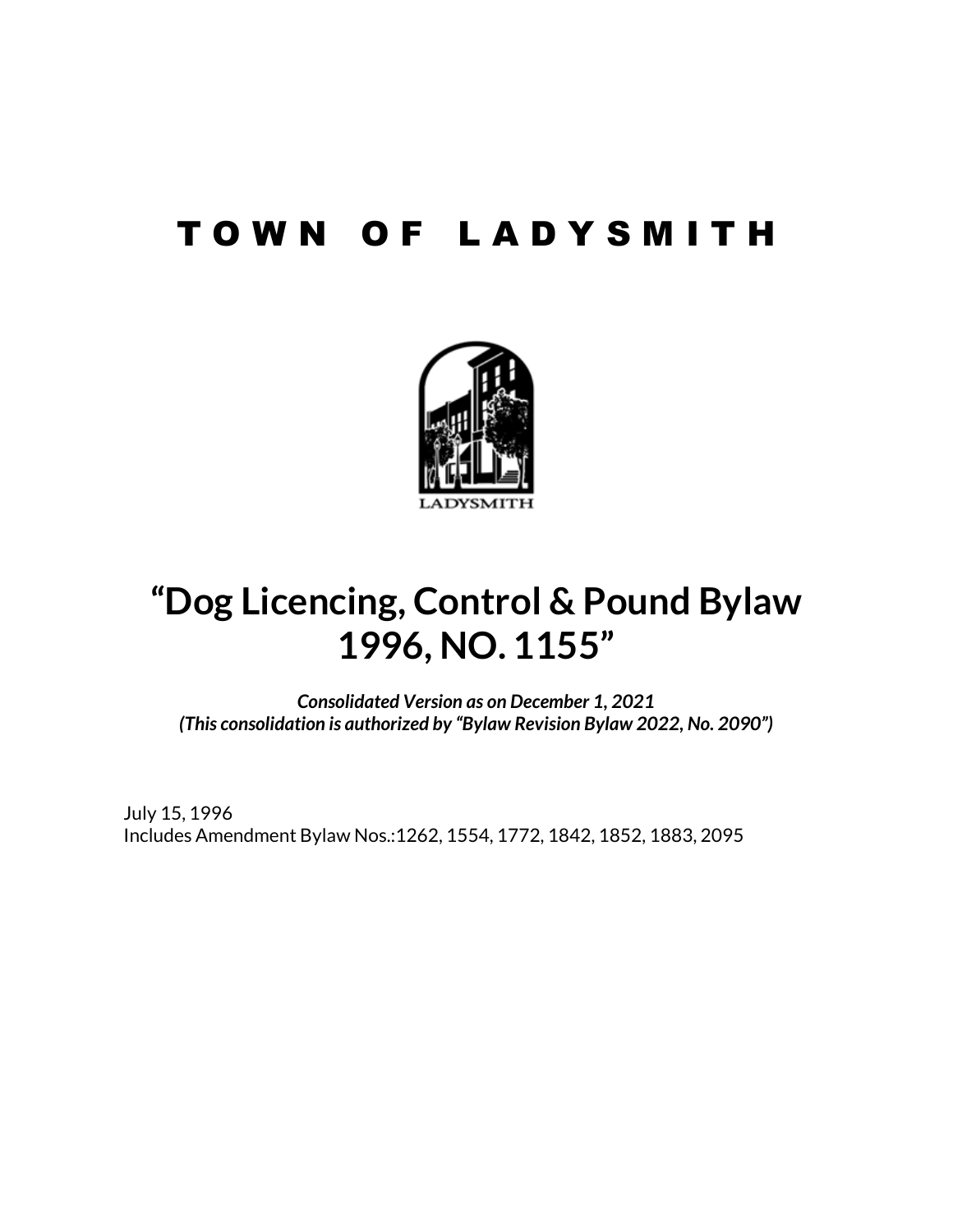#### TOWN OF LADYSMITH

### **BY-LAW NO. 1155**

A bylaw to provide for the animal licencing, control and impounding of dogs within the Town of Ladysmith.

**WHEREAS** pursuant to Section 524 of the Municipal Act, the Council may by bylaw fix, impose and provide for the collection of licence fees and issuance of licences to a person who owns, possesses or harbours a dog, and the bylaw may require a separate dog licence for each dog, and may vary the amount of the fee according to the sex, age, size or breed of the dog;

**AND WHEREAS** pursuant to Section 933(1) of the Municipal Act the Council may by bylaw applicable throughout the municipality or in any defined area of it, regulate or prohibit, and the regulations may be different for different areas, the keeping of dogs and define areas in which they may be kept or may not be kept;

**AND WHEREAS** pursuant to Section 933(2) of the Municipal Act the Council may by bylaw provide for the seizure, impounding and detention of unlicensed dogs unlawfully at large; regulate and fix the fines and fees, including damages for trespassing on private property, to be levied and collected by Animal Control Officers; and provide for the sale or destruction of dogs impounded where prescribed fines, fees and other charges are not paid within a reasonable time;

**NOW THEREFORE** the Council of the Town of Ladysmith in open meeting assembled enacts as follows:

- 1. In this Bylaw, unless the context otherwise requires, the following expressions where used shall have the respective meanings hereby assigned to them:
- **"Animal Licencing, Control and Pound Bylaw"** shall mean Bylaw 1155, as amended and any succeeding legislation. *BL 1554*

**"Animal Control Officer"** shall mean those individuals appointed from time to time to enforce the provisions of the Animal Licencing, Control and Pound Bylaw. *BL 1554*

> **"At Large"** shall mean, for the purposes of this Bylaw, as being elsewhere than on the premises of the owner of such dog and not restrained by a competent person by means of an adequate leash attached to the dog.

**"Council"** means the Municipal Council of the Town of Ladysmith.

**"Director of Financial Services"** shall mean the Director of Financial Services of the Town of Ladysmith, or any other person duly appointed by the Municipal Council of the said town to collect dog licence fees. *BL 1554*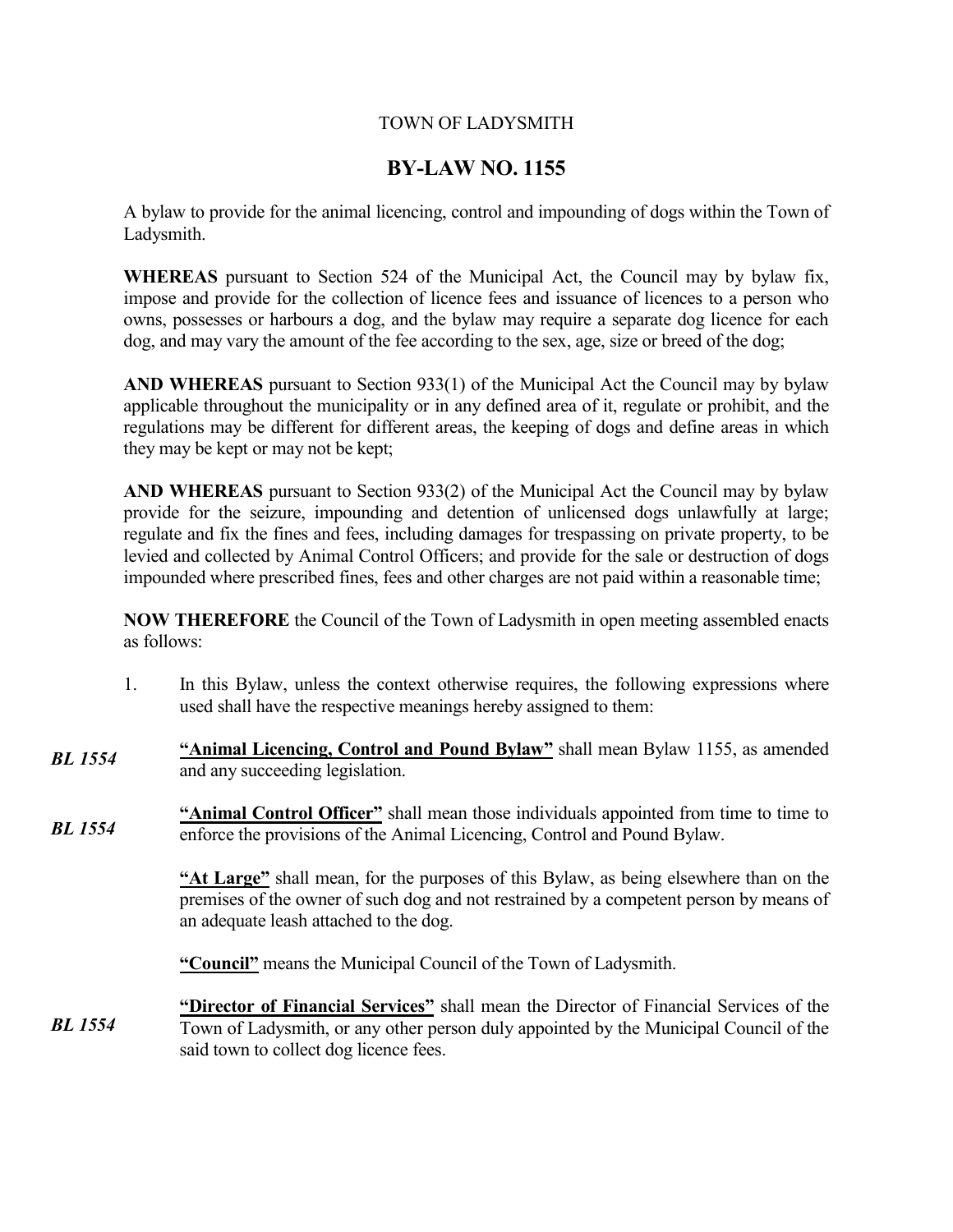**"Dangerous Dog"** means any dog over the age of four (4) months, including a restricted dog: *BL 1554*

- i. With a known propensity, tendency or disposition to attack without provocation other domestic animals or humans; or
- ii. Which has bitten another domestic animal or human without provocation; or
- iii. Which an Animal Control Officer has reasonable grounds to believe is likely to attack without provocation, animal or human.

**"Dog"** shall mean any dog apparently over the age of six (6) months, and shall include bitch.

**"Effective Control"** shall refer to any dog restrained by any device or enclosure that prevents it from being at-large. It shall also mean any dog under direct verbal control in an off leash area. A dog not responding quickly to a verbal command will be deemed to be "not under effective control".

**"Habitually Noisy Dog"** means any dog which barks continually for longer than 15 minutes.

**"Municipality"** shall mean and include the area within the boundaries of the Town of Ladysmith.

**"Owner"** means any person who owns of who is in possession of or who has the care, custody, or control of a dog, or any person who harbours or allows a dog to remain about his house, land or premises, and "own" includes possessed or harboured.

**"Pound"** shall mean a pound established in accordance with the provisions of the Bylaw, and shall also include any motor vehicles used by the Animal Control Officer or any buildings, enclosure of lands established as a pound pursuant to this Bylaw.

- **"Restricted Dog"** shall include Pit Bull Terrier, American Pit Bull Terrier, American Staffordshire Terrier, English Bull Terrier, Staffordshire Terrier; and any dog of mixed breeding, over the age of four (4) months which includes the aforementioned breeds. *BL 1554*
- A dog is not a "Restricted Dog" if the dog and dog owner have successfully completed the tests required to qualify for the Canine Good Neighbour (CGN) or Canine Good Citizen (CGC) Certification. *BL 1772*
	- 2. The Council may from time to time enter into an agreement with a person or persons for the establishment, maintenance and operation, within or without the municipality, of facilities for the impounding of dogs at such place or places and upon such premises as the Council may from time to time determine.
	- 3. The Council us hereby empowered to appoint from time to time, by resolution, an Animal Control Officer to maintain and operate a pound or pounds established pursuant to the provisions of this Bylaw.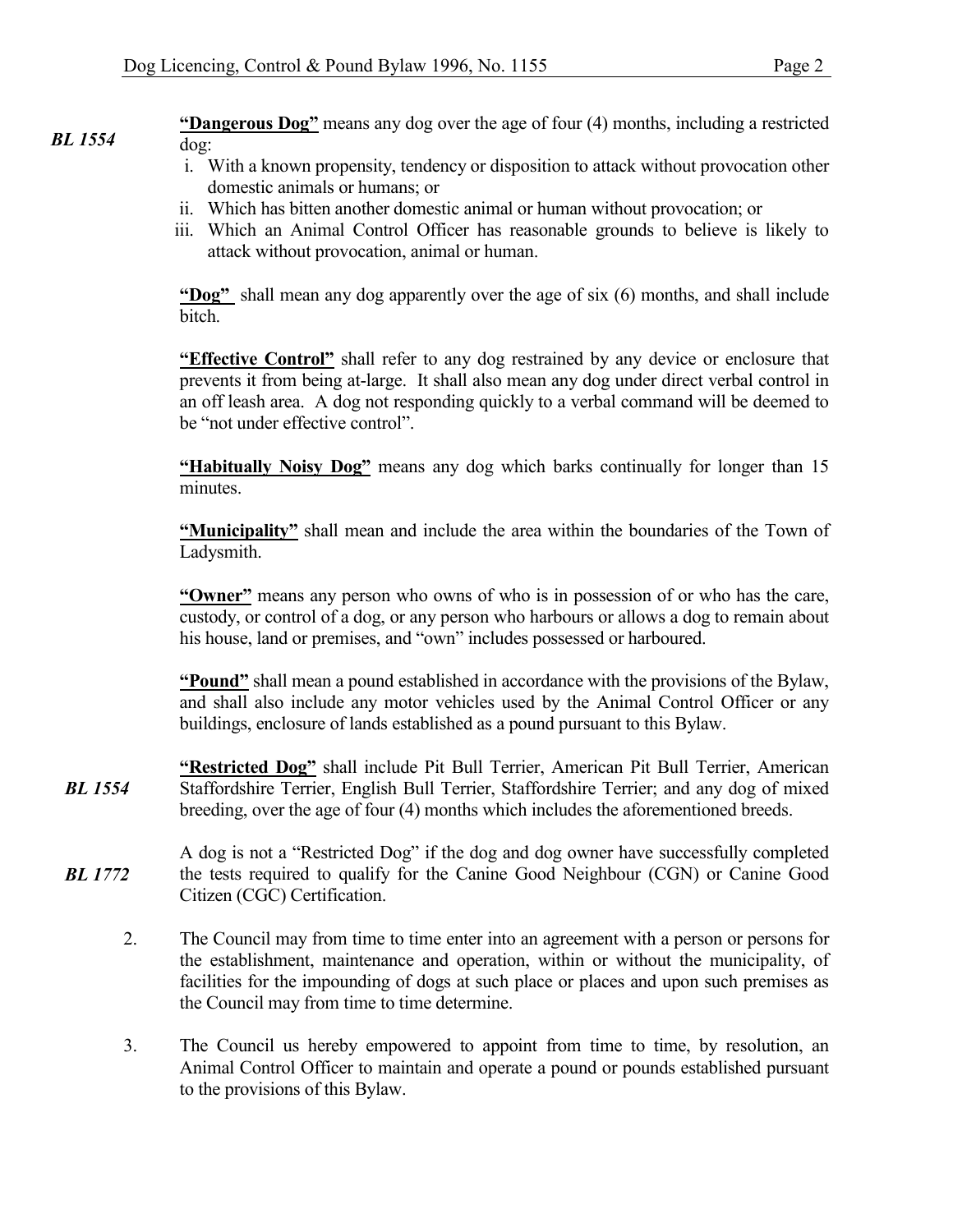| 4.                   |                                                                                                                                                                                                                                                                                                                                                                                                                                                                                   | Every dog kept within the municipality shall at all times be licenced pursuant to the<br>provisions of this Bylaw, and the owner of every such dog shall apply to the Town for,<br>and take out an annual licence in respect of such dog, and at all times hold a valid licence<br>in respect to such dog while the dog is kept within the municipality, and shall pay for<br>such licence the annual licence fee as hereinafter set out: |  |  |
|----------------------|-----------------------------------------------------------------------------------------------------------------------------------------------------------------------------------------------------------------------------------------------------------------------------------------------------------------------------------------------------------------------------------------------------------------------------------------------------------------------------------|-------------------------------------------------------------------------------------------------------------------------------------------------------------------------------------------------------------------------------------------------------------------------------------------------------------------------------------------------------------------------------------------------------------------------------------------|--|--|
|                      | (a)                                                                                                                                                                                                                                                                                                                                                                                                                                                                               | For every dog over the age of six $(6)$ months, whether male or female:                                                                                                                                                                                                                                                                                                                                                                   |  |  |
| <b>BL</b> 2094       |                                                                                                                                                                                                                                                                                                                                                                                                                                                                                   | -from January 01 - January $31st$<br>\$49.00<br>-from February $01 -$ December $31st$<br>\$59.00                                                                                                                                                                                                                                                                                                                                          |  |  |
| <b>BL</b> 1842       | (b)                                                                                                                                                                                                                                                                                                                                                                                                                                                                               | Not withstanding section 4(a) spayed or neutered dogs shall receive an eighteen<br>dollar $(\$18.00)$ licence fee reduction.                                                                                                                                                                                                                                                                                                              |  |  |
| <b>BL</b> 1554       | (c)                                                                                                                                                                                                                                                                                                                                                                                                                                                                               | For an assistance dog a licence is required and shall be issued free of charge.                                                                                                                                                                                                                                                                                                                                                           |  |  |
| <b>BL</b> 1554       | (d)                                                                                                                                                                                                                                                                                                                                                                                                                                                                               | No owner or household may possess or harbour more than three (3) dogs over the<br>age of four (4) months.                                                                                                                                                                                                                                                                                                                                 |  |  |
| 5.<br><b>BL</b> 1554 | Every licence issued under this Bylaw shall expire on the $31st$ day of December<br>following the date in which the said licence takes effect and shall be accompanied by a<br>brass tag displaying the permanent licence number assigned to the dog. All offences and<br>impoundments shall be recorded using the permanent licence number.<br>The<br>required<br>application and licence shall be in such form or forms as the Director of Financial<br>Services may prescribe. |                                                                                                                                                                                                                                                                                                                                                                                                                                           |  |  |
| 6.                   |                                                                                                                                                                                                                                                                                                                                                                                                                                                                                   | The owner of every dog shall make application for a licence therefore and shall pay the<br>required fee for the said licence as prescribed by this Bylaw to the Director of Financial<br>Services on or before the $1st$ day of February in each year.                                                                                                                                                                                    |  |  |

If any person becomes the owner of a dog after the  $1<sup>st</sup>$  day of February in any year, such person shall make application for a licence and pay the licence fee therefore as required by this Bylaw forthwith after the acquisition of such dog.

- 7. No person shall keep, harbour or have in his possession any dog within the municipality unless a licence therefore, as required by the provisions of this Bylaw, has been first obtained.
- 8. The owner of any dog which has lost its brass tag may, upon producing the original receipt issued with the tag, obtain another from the Director of Financial Services by paying a fee of Five dollars (\$5.00).
- 9. The owner of every dog shall keep on such dog a collar to which shall be attached the tag accompanying the current licence therefore.
- 10. No person other that the owner shall remove any collar or tag from any licenced dog.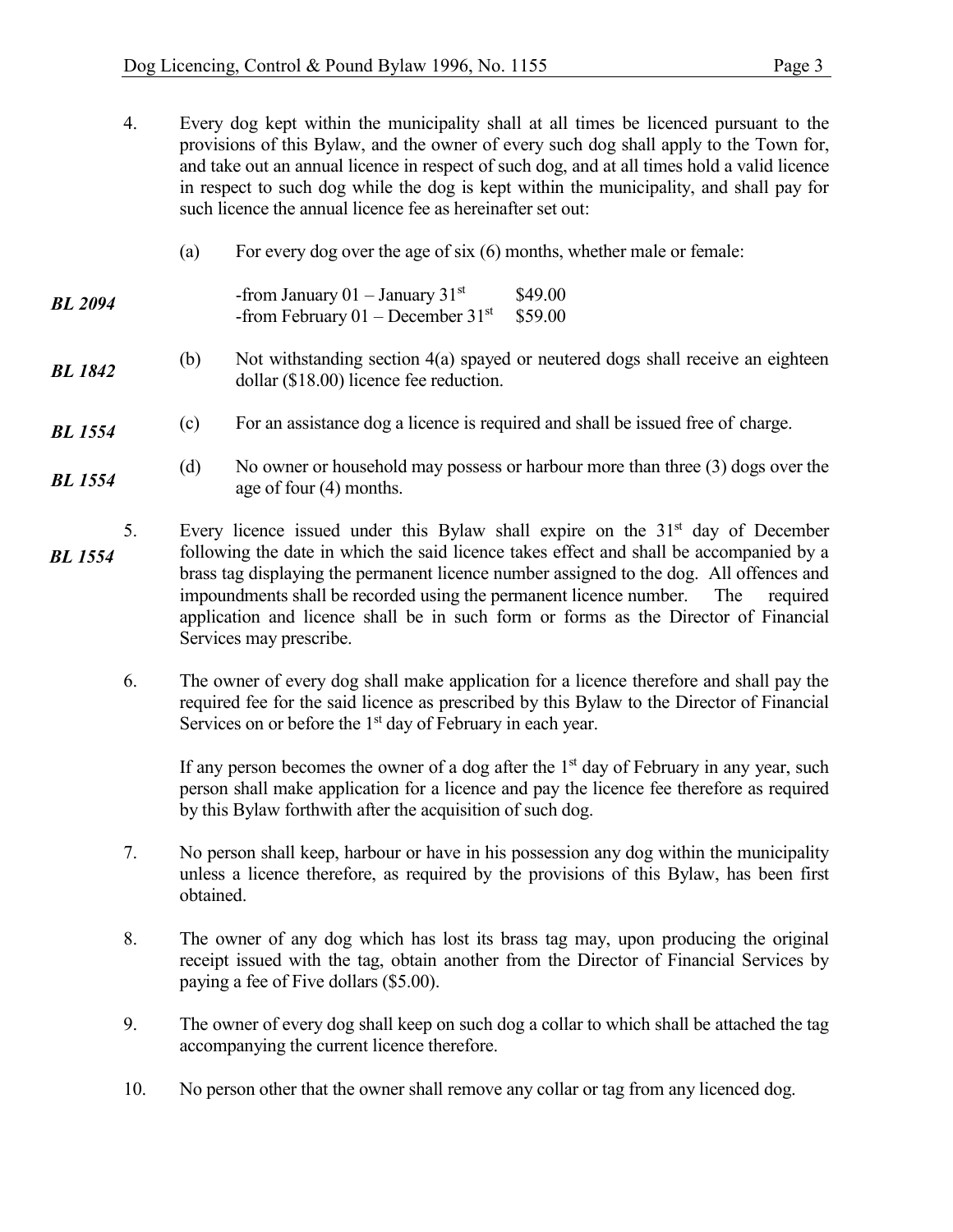- 11. Every person who is the owner of a female dog in heat shall keep such dog effectively within a closed building, and shall not suffer or permit such female dog to run or be at large while in heat.
- 12. (a) No person shall keep, harbour or have in his possession any dog that, by making frequent or loud noise continuously for fifteen (15) minutes or more, disturbs or tends to disturb the quiet, peace, rest, enjoyment, comfort or convenience of individuals or the public.
	- (b) No person shall cause, suffer or permit any dangerous dog owned or harboured by him to be on a highway or in any public place, or to be on any private lands and premises without the consent of the occupier of such lands and premises.
	- (c) Section 12(b) does not apply to any dangerous dog which is firmly held on a leash by a person competent to restrain the dog and which is muzzled by a properly fitted device, which must allow the animal to drink.
	- (d) Every owner, possessor or harbourer of a dangerous dog shall, at all times, while the dog is on the premises owned or controlled by such person, keep the dog securely confined, either indoors of in an enclosed pen or other structure capable of preventing the entry on young children and adequately constructed to prevent the dog escaping.

#### (e) Restricted Dogs *BL 1554*

- (i) The owner of a restricted or dangerous dog must satisfy the Animal Control Officer that a suitable containment area exists for the dog. This pen or structure, excluding the owner's dwelling, must be on the owner's property. If the owner of a restricted dog does not comply with this requirement within fourteen (14) days, the dog will be impounded until such time that the owner provides a suitable containment area. The owner will be responsible for daily maintenance fees during impoundment. If suitable containment area does not exist after fourteen (14) days of notification of impoundment, the dog will be destroyed.
- (ii) When not contained on its owner's property, any restricted dog must be muzzled and on a maximum six (6) foot leash.
- (iii) All restricted dogs over the age of six (6) months must be spayed or neutered. Dogs registered with a recognized registry, such as the Canadian, American or British Kennel Club, are exempt.
- (iv) The Animal Control Officer may impound any restricted dog not complying with the containment, muzzle or leash requirements.
- No owner of any dog kept within the municipality shall permit or suffer such dog to trespass on private property within the municipality. *BL* 1852 <sup>13.</sup>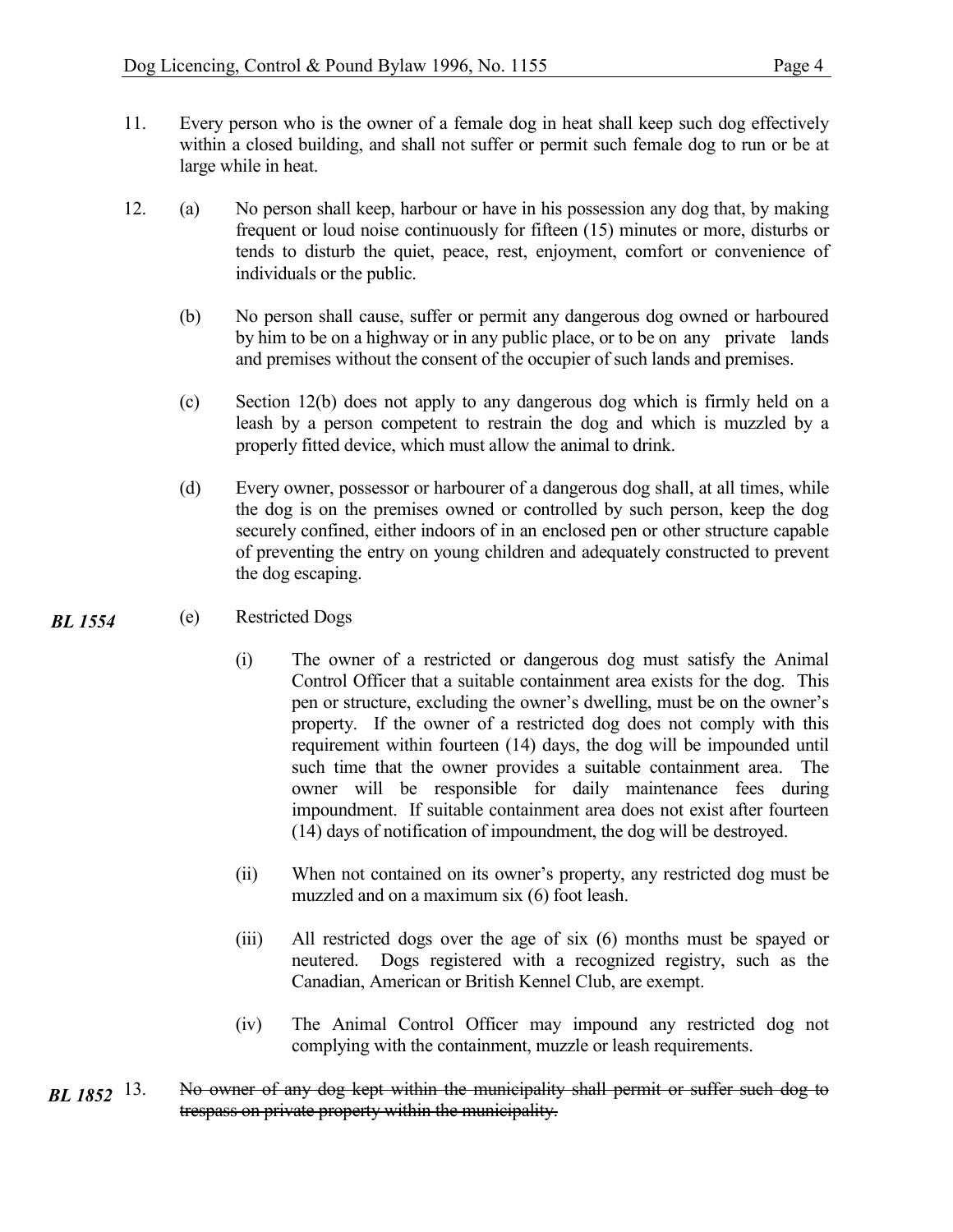- 14. (a) No owner of any dog shall permit or allow such dog to be at large on any private property (other than that of the dog owner), public highway, street, lane, park or any other public place, unless it is accompanied by a competent person and is restrained by that person by means of an adequate leash attached to the dog. Dogs on-leash or off-leash are not permitted on sports fields, playground areas of parks or park areas marked as "No Dogs Allowed" or on First Avenue during street closures for the special events. If instructed by the Animal Control Officer, any dog owner shall be required to construct, within a reasonable timeframe, an adequate enclosure to prevent their dog from roaming at-large. Any dog found by the Animal Control Officer to be at-large, or otherwise in violation of this Bylaw, may be apprehended and/or impounded, and upon such apprehension and/or impoundment the Animal Control Officer shall forthwith inform the owner of such dog that he has done so. If the owner of such dog cannot reasonably be determined, the Animal Control Officer shall cause a notice of such apprehension and impoundment to be made in writing and affixed in a prominent place upon the Notice Board at the main entrance to City Hall, and the posting of such notice as aforesaid shall be deemed for all purposes to be sufficient notice to the owner of such dog.
	- (b) Section 14(a) authorizes officers, employees and agents of the municipality to enter at reasonable times on any property that is in violation of this Bylaw to carry out and enforce the provisions of this Bylaw.
	- (c) If a dog defecates in or upon a street, public beach, park, public school ground or any other public place or private property other than property owned or occupied by the dog owner or the person having charge of the dog, the dog owner or person having charge of the dog shall cause the excrement to be removed immediately upon its deposit.
	- (d) Section 14(a) does not apply to a blind person accompanied by a service dog.
	- (e) Excrement removed pursuant to Section 14(c) shall not be deposited on any private property other than that owned or occupied by him, or in any public place except, where the excrement is securely contained in an impermeable bag or other impermeable container so as not to ooze, leak or fall out, into a municipal litter receptacle.
- 15. (a) Notwithstanding the provisions of Section 14 of this Bylaw, the Animal Control Officer may issue to the owner of a dog a Violation Notice, in the form set forth in Schedule "A" hereto and made part of this Bylaw, that their dog has violated the provisions of this Bylaw. The notice shall indicate the offence committed and will impose upon the owner of the dog a penalty of One Hundred Dollars (\$100.00) for the first offence and Two Hundred Dollars (\$200.00) for the second offence for the second violation.
	- (b) The notice may be delivered to the owner of the dog by the Animal Control Officer or other person authorized by the Council to do so, or be left by such Animal Control Officer or authorized person at the residence of the owner of the dog or be forwarded by mail to he last known address of the owner of the dog.

*BL 1554 BL 1852 underlined text*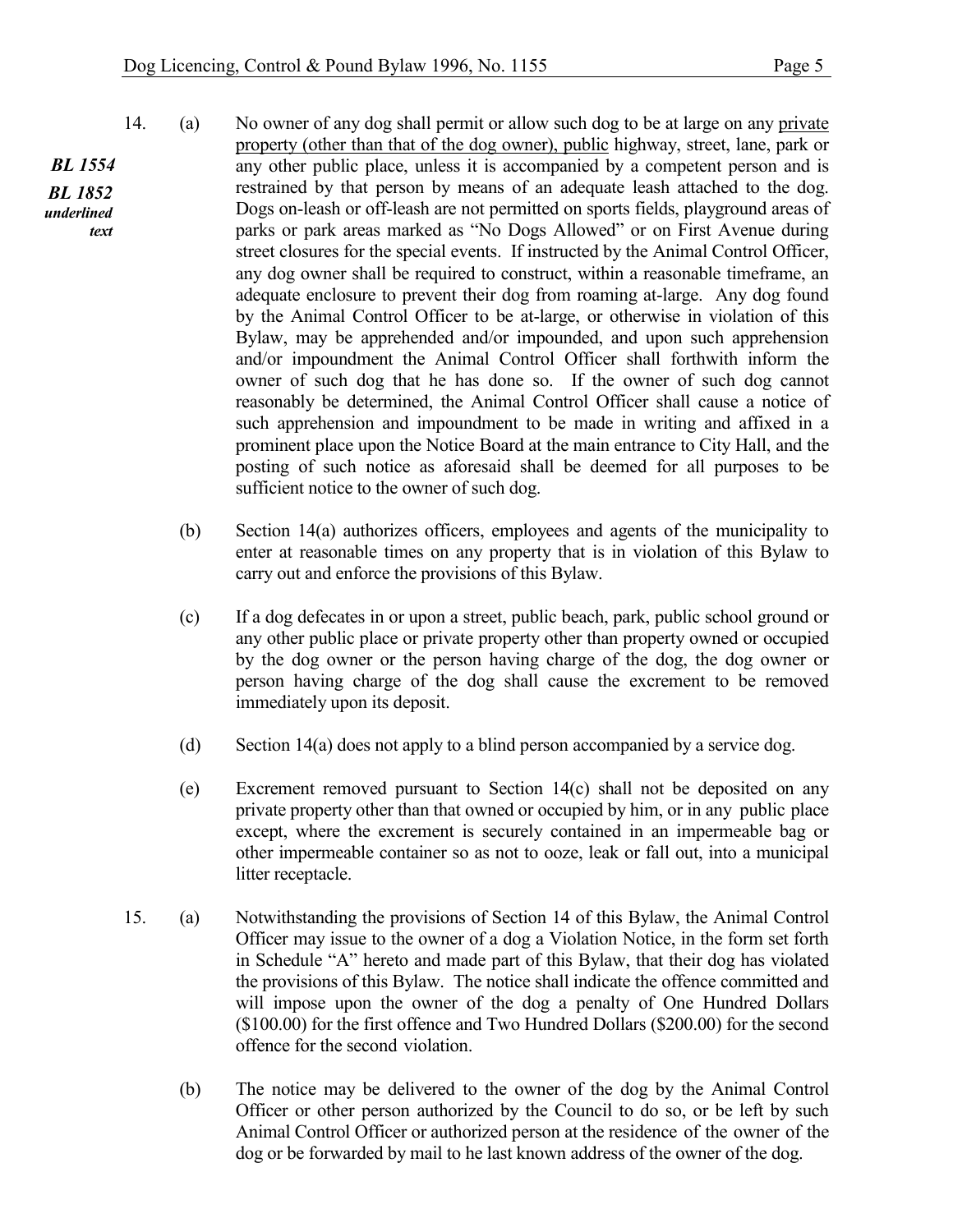- (c) The owner to whom a Violation Notice has been issued and delivered in the manner aforesaid shall be at liberty to pay or cause to be paid in person or delivered by mail in accordance with the notice in that regard appearing on the Violation Notice, the penalty specified therein, whereupon the owner so charged will be deemed to have pleaded guilty to the offence with which he is charged in the Violation Notice and to have paid the penalty imposed therefore.
- (d) Failure to make such payment on or before the date stated in the Violation Notice shall render the owner of the dog subject to the penalties provided for a breach of the provisions of this Bylaw.
- 16. The Animal Control Officer shall keep a record in respect to each dog impounded showing the date and hour of the impoundment, a brief description of the dog, and the manner in which such dog has been disposed of, and of all monies received and dispersed by him in respect of the operation of the pound.
- 17. There shall be levied and collected by the Animal Control Officer, for and in respect of each dog impounded as poundage charges, the following fees:

|                | <b>Licenced Dogs</b>            |       |
|----------------|---------------------------------|-------|
| <b>BL</b> 1554 | - First offence                 | \$50  |
|                | - Second offence                | \$100 |
|                | - Third and subsequent offences | \$200 |
|                | - Dangerous or restricted dogs  | \$300 |
|                | <b>Unlicenced Dogs</b>          |       |
|                | - First offence                 | \$100 |
|                | - Second offence                | \$150 |
|                | - Third and subsequent offences | \$300 |
|                | - Dangerous or restricted dogs  | \$400 |

- 18. Any dog impounded shall be furnished with food and sufficient food, water, shelter and attendance by the Animal Control Officer, for which the owner of the dog shall pay, in addition to the poundage charges, to the Animal Control Officer for every day or part of a day, the sum of Ten Dollars (\$10.00) for the time such dog is impounded.
- 19. If the owner or other person entitled to the possession of any dog impounded shall appear at the pound and claim such dog at any time before the sale or disposal thereof, it shall be the duty of the Animal Control Officer to deliver up the same to such owner of other person, upon receiving the amount in full of the poundage charges and the expenses charged pursuant to this Bylaw in respect of such dog.
- 20. If no person entitled to claim possession of any dog impounded shall appear at the pound and claim such animal within four (4) days after the same shall have been impounded, or if the owner or other person entitled to the possession of any dog impounded shall refuse or neglect to pay poundage charges and other charges payable pursuant to this Bylaw in respect of such dog, the Animal Control Officer may sell, dispose of, or destroy the dog forthwith.